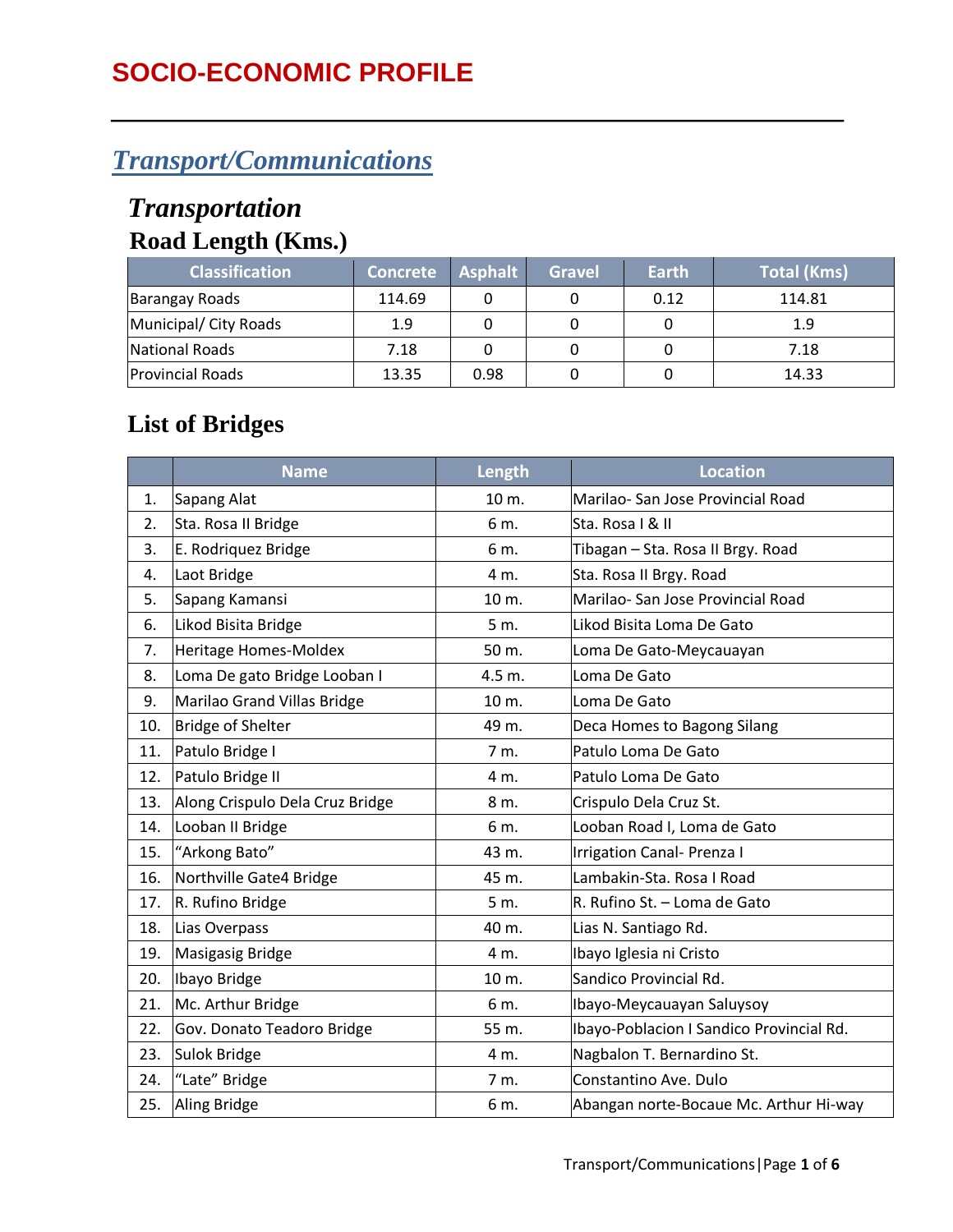| 26. | Service Rd. Laot  | 7 m.  | Patubig – Bocaue  |
|-----|-------------------|-------|-------------------|
| 27. | Patubig Overpass  | 40 m. | INLEX             |
| 28. | Patubig Bridge    | 45 m. | <b>INLEX</b>      |
| 29. | Mc. Arthur Bridge | 80 m. | Mc. Arthur Hi-way |

 **Data Source: MPDO 2019**

# **Tricycle Terminals**

|     | <b>Company/ Organization</b>                 | <b>Type</b> | <b>Name of President Toda</b> | <b>Location</b>                                     |
|-----|----------------------------------------------|-------------|-------------------------------|-----------------------------------------------------|
| 1.  | Abangan Norte (ANTODA)                       | Tricycle    | Mr. Fernando Orbeta           | Abangan Norte, Marilao, Bulacan                     |
| 2.  | Town & Country Toda                          | Tricycle    | Mr. Tommy Labandino           | Abangan Norte, Marilao, Bulacan                     |
| 3.  | Abangan Sur (ASTODA)                         | Tricycle    | Mr. Edgardo De Dios           | Abangan Sur, Marilao, Bulacan                       |
| 4.  | Trespicos Toda North Ibayo                   | Tricycle    |                               | Nagbalon, Marilao, Bulacan                          |
| 5.  | <b>SM Trespicos Toda</b>                     | Tricycle    | Mr. Ricky Geronimo            | Ibayo, Marilao, Bulacan                             |
| 6.  | Trespicos Bayan Toda                         | Tricycle    | Mr. Pedrito Meneses           | Ibayo, Marilao, Bulacan                             |
| 7.  | SM City Marilao Ibayo                        | Tricycle    | Mr. Ruel Geronimo             | Ibayo, Marilao, Bulacan                             |
| 8.  | Purok 3 Samahan ng Ibayo                     | Tricycle    | Mr. Alberto Javier            | Ibayo, Marilao, Bulacan                             |
| 9.  | St. Martin Subdivision Toda                  | Tricycle    | Mr. Danny                     | Ibayo, Marilao, Bulacan                             |
| 10. | Lambakin Labrisa Village Toda                | Tricycle    | Mr. Fernando Morada           | Lambakin, Marilao, Bulacan                          |
| 11. | Semiano Northville 4A-4B Toda                | Tricycle    | Mr. Eliberto Gabradilla       | Lambakin, Marilao, Bulacan                          |
| 12. | Marimel Northville Lambakin 4B<br>Toda       | Tricycle    | Mr. Pedrito De Luna           | Lambakin, Marilao, Bulacan                          |
| 13. | Marilao Northville Toda                      | Tricycle    | Mr. Roberto Espina            | Lambakin, Marilao, Bulacan                          |
| 14. | Lias Lambakin Ibayo Toda                     | Tricycle    | Mr. Meliton Pineda            | Lias, Marilao, Bulacan                              |
| 15. | Meralco Village Toda                         | Tricycle    | Mr. Rainier Espiritu          | Lias, Marilao, Bulacan                              |
| 16. | Julia de Vera                                | Tricycle    | Mr. Nestor Ortega             | Lambakin, Marilao, Bulacan                          |
| 17. | Marilao Grand Village                        | Tricycle    | Mr. Peter Paul Valdez         | Loma de Gato, Marilao, Bulacan                      |
| 18. | Heritage Loma De Gato Toda                   | Tricycle    | Mr. Arnel Tapales             | Loma De Gato, Marilao, Bulacan                      |
| 19. | United Sto. Ninio Heritage<br>Metrogate Toda | Tricycle    | Mr.Ramon Trinidad             | Loma De Gato, Marilao, Bulacan                      |
| 20. | Loma Patulo Grenville Heritage<br>Harmony2   | Tricycle    | Mr. Gilbert Pacurza           | Loma De Gato, Marilao, Bulacan                      |
| 21. | Loma De Gato Looban                          | Tricycle    | Mr. Fabian Ignacio            | Loma De Gato, Marilao, Bulacan                      |
| 22. | Loma De Gato Toda                            | Tricycle    | Mr. Renato Salano             | Loma De Gato, Marilao, Bulacan                      |
| 23. | Marilao Barangay Patubig                     | Tricycle    | Mr. Roberto Gil Del Rosario   | Patubig, Marilao, Bulacan                           |
| 24. | Sandico St. Poblacion I San<br>Miguel Toda   | Tricycle    | Mr. Alberto Baldenaro         | Poblacion I, Marilao, Bulacan                       |
| 25. | Marilao, Tulay Bayan                         | Tricycle    | Mr. Roderick Enriquez         | Tabing Ilog, Marilao, Bulacan                       |
| 26. | Marilao, Public Market                       | Tricycle    | Mr. William Roxas             | Sandico St. Poblacion I, Marilao,<br><b>Bulacan</b> |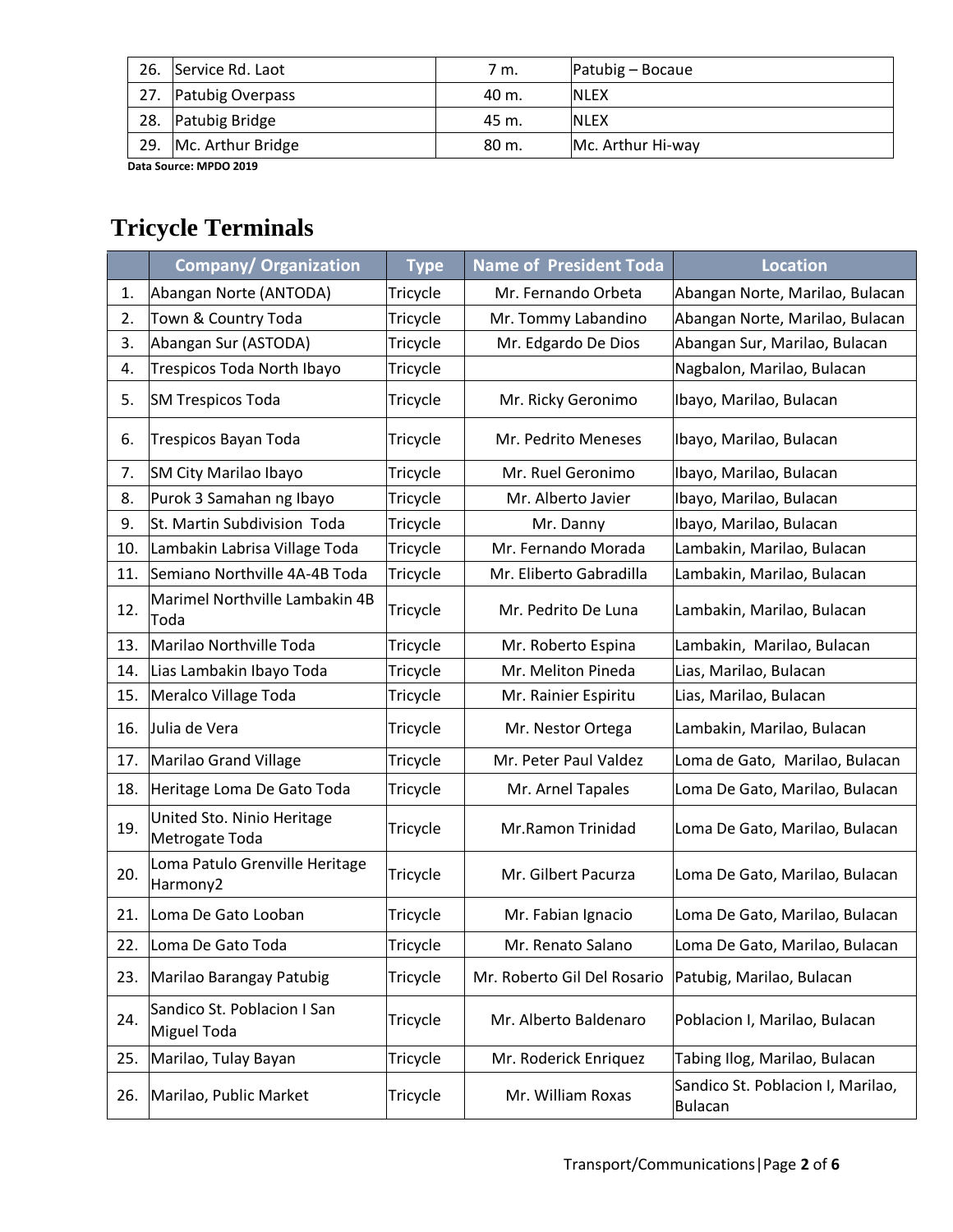| 27. | Phase 3 Contantino Toda                                                 | Tricycle | Mr. Rolando Avanzado     | Poblacion II, Marilao, Bulacan |
|-----|-------------------------------------------------------------------------|----------|--------------------------|--------------------------------|
| 28  | <b>Marilao Poblacion II</b>                                             | Tricycle | Mr. Rodolfo Ramos        | Poblacion II, Marilao, Bulacan |
| 29. | Duquesa Constantino Marilao                                             | Tricycle | Mr. Enrique Ventura      | Poblacion II, Marilao, Bulacan |
| 30. | Constantino Tulay Bayan                                                 | Tricycle |                          | Poblacion II, Marilao, Bulacan |
| 31. | Prenza Toda                                                             | Tricycle | Mr. Ronito Delghado      | Prenza I, Marilao, Bulacan     |
| 32. | Bayan Bayanan Prenza                                                    | Tricycle | Mr. Serafin Dela Cruz    | Prenza II, Marilao, Bulacan    |
| 33. | Karla Ville North Prenza                                                | Tricycle | Mr. Marvin Havana        | Prenza I, Marilao, Bulacan     |
| 34  | Marilao Villa Luz Westmond Sta.<br>Rosa I                               | Tricycle | Mr. Rodolfo Basa         | Sta. Rosa I, Marilao, Bulacan  |
| 35. | Brgy. Hall Divine                                                       | Tricycle | Mr. Rodel Salvador       | Sta. Rosa I, Marilao, Bulacan  |
| 36. | Mary Grace Sta. Rosa                                                    | Tricycle | Mr. Zaldy Zuniga         | Sta. Rosa I, Marilao, Bulacan  |
| 37. | Divine Mercy Toda                                                       | Tricycle | Mr. Rex Delos Santos     | Sta. Rosa I, Marilao, Bulacan  |
| 38. | <b>Estrella Homes</b>                                                   | Tricycle | Mr. Porferio Simon       | Sta. Rosa II, Marilao, Bulacan |
| 39. | Dorothyville Meralco                                                    | Tricycle | Mr. Rogelio Rosales      | Tabing-ilog, Marilao, Bulacan  |
| 40. | Marilao Riverside                                                       | Tricycle | Mr. Renato Sto. Domingo  | Tabing-ilog, Marilao, Bulacan  |
| 41. | Marilao Tabing Ilog Bayan                                               | Tricycle | Mr. Noli Delos Santos    | Tabing-ilog Marilao, Bulacan   |
| 42. | Tabing-Ilog Fausta Heilbronn<br>Meralco                                 | Tricycle | Mr. Ernesto Valentin     | Tabing-Ilog, Marilao, Bulacan  |
| 43. | Villa dulaila                                                           | Tricycle |                          | Tabing-ilog Marilao, Bulacan   |
| 44. | Villa Debonte Divine Mercy                                              | Tricycle | Mr. Felix San Diego      | Prenza I, Marilao, Bulacan     |
| 45. | Sta. Rosa Prenza                                                        | Tricycle | Mr. Orlando Roxas        | Sta. Rosa I, Marilao, Bulacan  |
| 46. | Green Force Res.                                                        | Tricycle | Mr. Rommel Milla         | Loma De Gato, Marilao, Bulacan |
| 47. | Sta. Rosa Prenza II                                                     | Tricycle | Mr. Rolando Santos Jr.   | Sta. Rosa II, Marilao, Bulacan |
| 48. | Marilao E. Natividad                                                    | Tricycle | Mr. Danny Dimacali       | Tabing-Ilog, Marilao, Bulacan  |
| 49. | Lias, Lambakin, Marimel Mean<br>Dulo Sentro                             | Triycle  | Mr. Rolando Pascual      | Lambakin, Marilao, Bulacan     |
| 50. | Sta. Rosa Tibagan Divine                                                | Tricyle  | Mr. Romeo Espiritu       | Sta. Rosa II, Marilao, Bulacan |
| 51. | Villa Roma Team Mission<br><b>INDOPHIL Sermeniano Villa</b><br>Dullaila | Tricycle | Mr. Alexander San Miguel | Lambakin, Marilao, Bulacan     |
| 52. | <b>Beverly Homes Subdivision</b>                                        | Tricycle | Mr. Angelito Valiente    | Prenza I, Marilao, Bulacan     |
| 53. | St. Michael of Marilao                                                  | Tricycle | Mr. Henry Estanol        | Lias, Marilao, Bulacan         |
| 54. | Lambakin Marmolan Marilao                                               | Tricycle | Mr. Pedrito Lopez        | Lias, Marilao, Bulacan         |
| 55. | San Juan Toda                                                           | Tricycle | Mr. Aries San Juan       | Sta. Rosa I, Marilao, Bulacan  |
| 56. | Marilao School Sta. Rosa I                                              | Tricycle | Mr. William Napili       | Sta. Rosa I, Marilao, Bulacan  |
| 57. | Dulo Lugawan La Brezza<br>Pinagpala                                     | Tricycle |                          |                                |

**Data Source: Barangay Level 2019**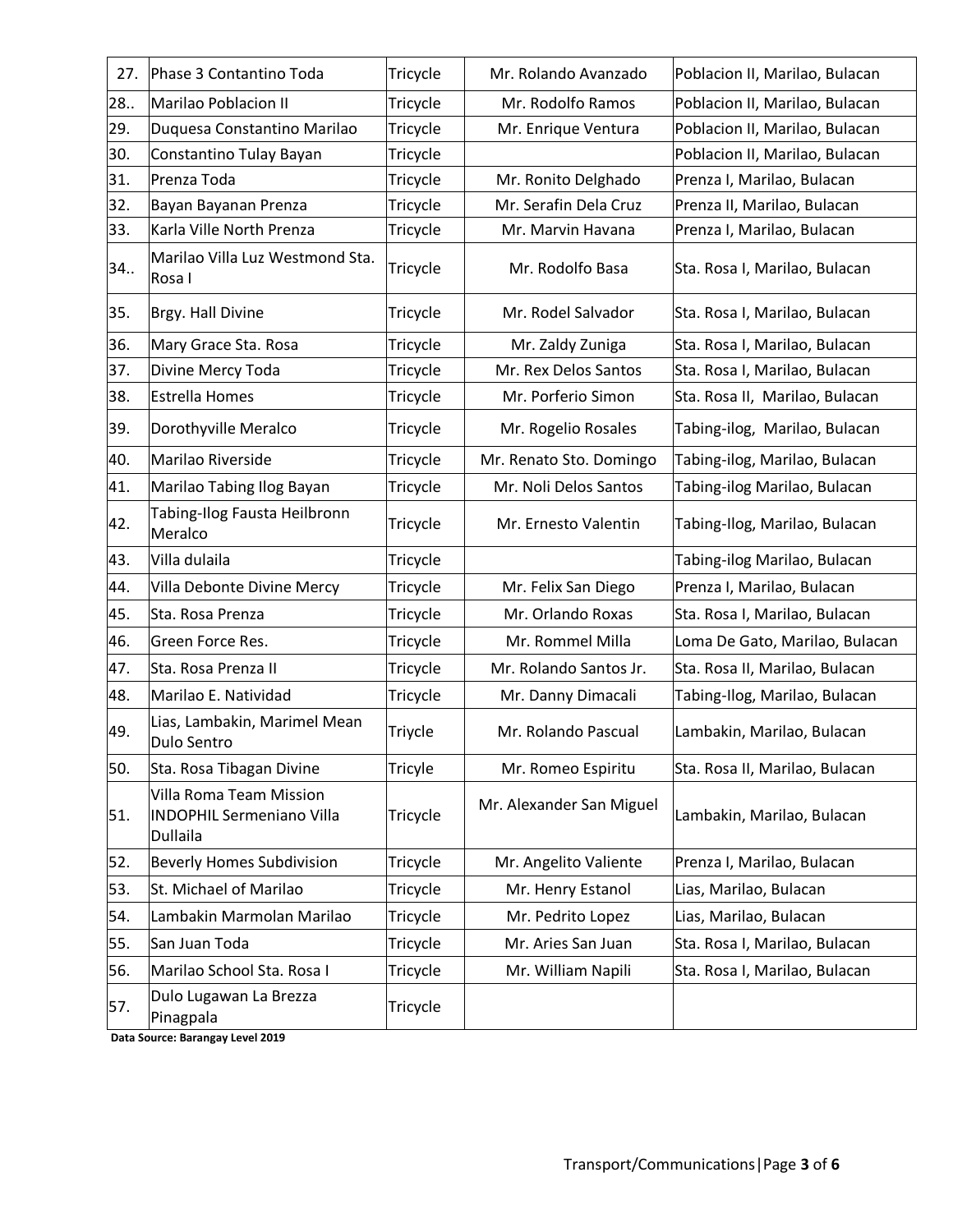### *Communication Services* **Telecommunication Systems**

| <b>Telecommunication</b><br><b>Company</b> | <b>Contact Person</b>                                         | Location                         |
|--------------------------------------------|---------------------------------------------------------------|----------------------------------|
| RACITELCOM                                 | Ms. Marian Dela Cruz<br>(EDP Department)                      | Abangan Norte, Marilao, Bulacan  |
| <b>Smart Communication Inc.</b>            | Mr. Dexter R. Contrano<br>(Sales & Customer Mngt. Supervisor) | SM City, Ibayo, Marilao, Bulacan |
| <b>PLDT</b>                                | Ms. Elisa Macapagal<br>(Customer Service Supervisor)          | SM City, Ibayo, Marilao, Bulacan |
| Globe                                      | Mr. Conrad C. Tinio<br>(Manager)                              | SM City, Ibayo, Marilao, Bulacan |
| Sun Cellular                               | Mr. Jhon Francisco<br>(Business Center Officer)               | SM City, Ibayo, Marilao, Bulacan |

#### **Cell sites / Tower**

| <b>Telecommunication Company</b> | <b>Tower Name / ID</b> | <b>Location</b>                                               |
|----------------------------------|------------------------|---------------------------------------------------------------|
| Digitel Mobile Philippines Inc.  | Sun Cellular           | Gonzales Subdivision, Abangan Sur, Marilao,<br><b>Bulacan</b> |
| Globe Telecom Inc.               | Globe                  | Abangan Sur, Marilao, Bulacan                                 |
| Smart Communication, Inc.        | Smart                  | Ibayo, Marilao, Bulacan                                       |
| Digitel Mobile Philippines Inc.  | Sun Cellular           | De Castro Subdivision. Ibayo, Marilao, Bulacan                |
| Smart Communication, Inc.        | Smart                  | Lias, Marilao, Bulacan                                        |
| Samwoo M.K. Construction Corp.   | Sun Cellular           | De Vera Compound Lias, Marilao, Bulacan                       |
| Digitel Mobile Philippines Inc.  | Sun Cellular           | Lambakin, Marilao, Bulacan                                    |
| Digitel Mobile Philippines Inc.  | Sun Cellular           | Patubig, Marilao, Bulacan                                     |
| Digitel Mobile Philippines Inc.  | Sun Cellular           | Luwasan Loma De Gato, Marilao, Bulacan                        |
| Digitel Mobile Philippines Inc.  | Sun Cellular           | Loma De Gato, Marilao, Bulacan                                |
| Smart Communication, Inc.        | Smart                  | Heritage Phase 4, Marilao, Bulacan                            |
| Smart Communication, Inc.        | Smart                  | Prenza I, Marilao, Bulacan                                    |
| Globe Telecom Inc.               | Globe                  | Saog, Marilao, Bulacan                                        |

 **Data Source: SB Office 2019**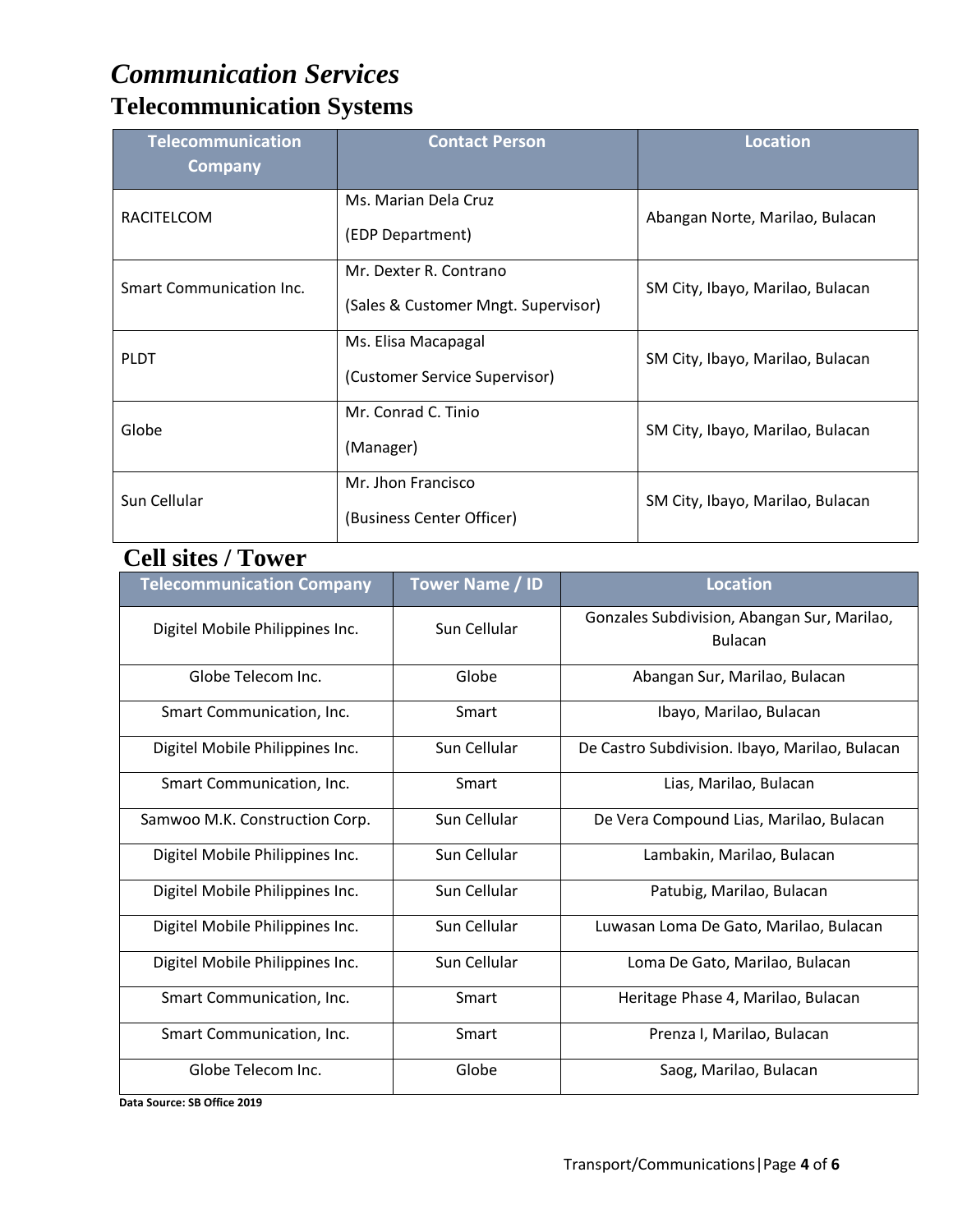#### **Telegraph Facilities**

| <b>Telegraph</b><br><b>Station</b> | <b>Facilities</b><br><b>Maintained</b> | <b>Services</b><br><b>Rendered</b>               | <b>Type of Radio</b><br><b>Equipment</b> | <b>Transmit/Receive Freq.</b> |  |  |
|------------------------------------|----------------------------------------|--------------------------------------------------|------------------------------------------|-------------------------------|--|--|
| Legend :                           |                                        |                                                  |                                          |                               |  |  |
| $T - Telegram$                     |                                        | <b>RDN</b> - Regional Data Communication Network |                                          |                               |  |  |
| <b>ST</b> - Social Telegram        |                                        | NDN - National Data Communication Network        |                                          |                               |  |  |
| Services                           | NTTS - National Telegraphic Transfer   | <b>RCC - Regional Communication Center</b>       |                                          |                               |  |  |
|                                    | QL - Quicklink<br>MC - Message Center  |                                                  |                                          |                               |  |  |
| <b>TO</b> - Telegraph Office       |                                        | EM-E-Mail                                        |                                          |                               |  |  |
| <b>FPC - Permanently Closed</b>    |                                        | <b>FRT - Temporarily Closed</b>                  |                                          |                               |  |  |
| <b>EX</b> - Extension Office       |                                        |                                                  |                                          |                               |  |  |

#### **Express Mail Stations/ Mailing Services**

|     | Name                             | <b>Contact Person</b>             | <b>Barangay</b>    |
|-----|----------------------------------|-----------------------------------|--------------------|
| 11. | 2GO                              | Mrs. Amy Rose Nicadao             | Ibayo              |
| 12. | <b>FEDEX Express</b>             | Mr. Henry Lutao / General Manager | Ibayo              |
| Ι3. | JRS Express                      | Mr. Joel C. Suarez                | Ibayo              |
| 4.  | LBC Express Deliver              | Ms. Nerissa Pagaduan              | Ibayo              |
| ١5. | Zoom in Packages                 | Mr. Joel C. Suarez                | Ibayo              |
| 16. | LBC Express Inc.                 | Ms. Melanie Cataniag              | Poblacion II       |
| 17. | Western Union                    | Ms. Irene Cruz                    | Poblacion II       |
| 8.  | <b>Western Union</b>             | Ms. Raquel Evangelista            | Prenza I           |
| 19. | <b>Western Union</b>             | Ms. Jean Santos / Branch Head     | <b>Tabing Ilog</b> |
|     | Data Coursey Parangay Lough 2010 |                                   |                    |

**Data Source: Barangay Level 2019**

#### **Postal Service Facilities**

Post Office/ Location: **Poblacion I, Marilao, Bulacan**

No. of Post Masters: **1** No. of Mail Sorters: **3** No. of Postal Clerks: **1** No. of Mail Carriers: **6** Mail Truck/ Van: **0** Motorcycle: **0** Bicycle: **0** Postal Stations: 1